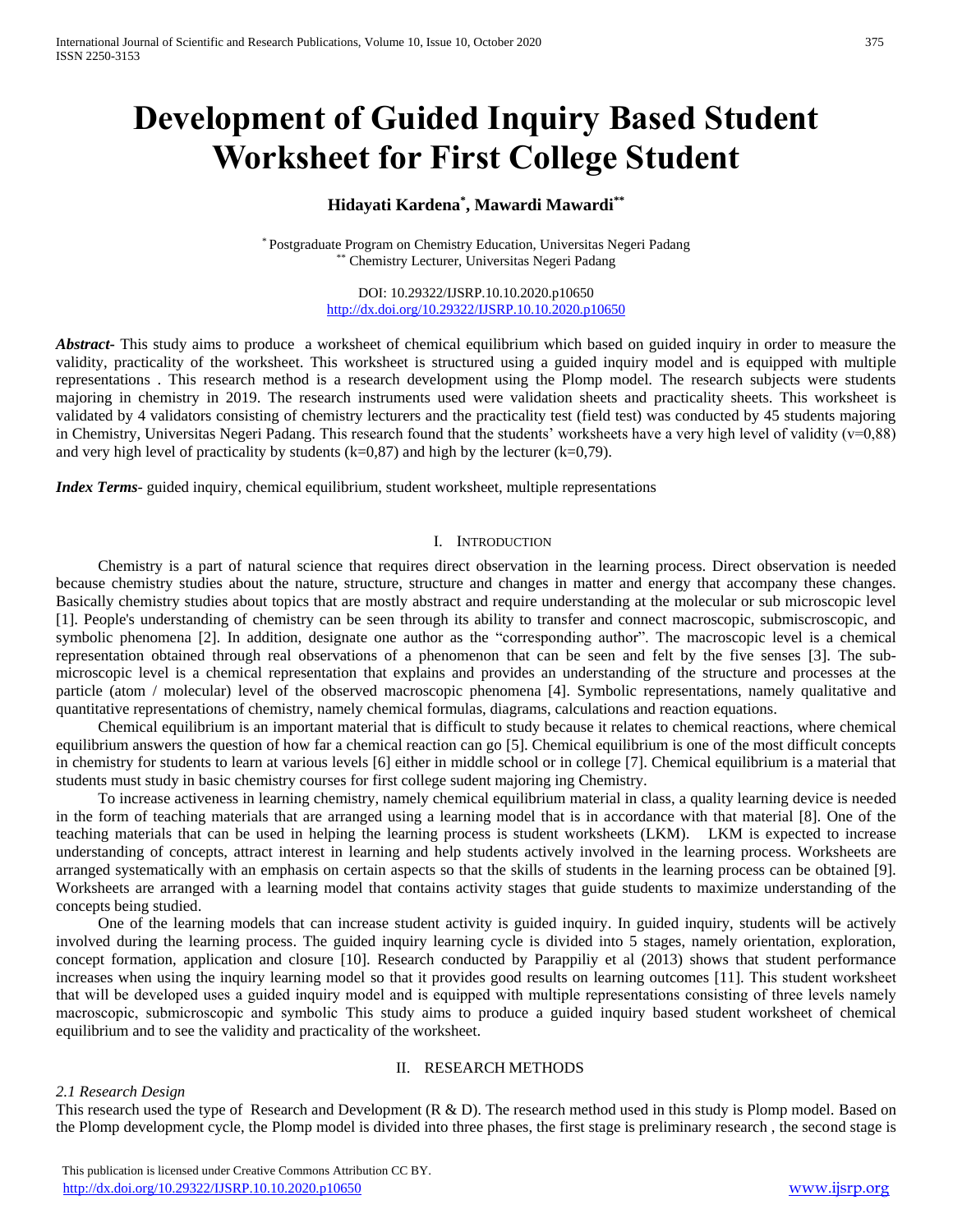the development or prototyping phase, and the third stage is assessment phase [12]*.* Formative evaluation research design use in this study can be seen in figure 1.



**Figure 1**. Formative evaluation research design

# *2.2 Research Subject*

The subjects in this study were chemistry lecturers as validators of student worksheets and as practical subjects and 45 students of Universitas Negeri Padang majoring in chemistry in 2019.

## *2.3 Data Collection*

a. Validity Analyisis

The validator's assessment of each statement was analyzed using Aiken's V formula. The formula proposed by Aiken is as follows  $[13]$  :

$$
V = \sum s / [n(c-1)]
$$
  

$$
S = r - lo
$$

Information :

 $Lo =$  the lowest number of validity assessments (for example 1)

 $C$  = the highest number of validity assessments (eg 4)

 $R =$  number given by the assessor

 $N =$  number of evaluators

b. Practicality Analysis

Data analysis techniques for validity and practicality based on a questionnaire from lecturers and students using the kappa kohen (k) formula [14] :

$$
k = \frac{Po - Pe}{1 - Pe}
$$

Information :

 $k = kappa$  moment value

Po = realized proportion

Pe = proportion not realized

The level of validity and practicality of the guided inquiry-based student worksheet will be seen after being converted to the categories in Table 1.

| <b>Table 1.</b> Validity and practicality level categories |           |  |  |  |
|------------------------------------------------------------|-----------|--|--|--|
| K value                                                    | Category  |  |  |  |
| $0,81-1,00$                                                | Very high |  |  |  |
| $0,61-0,80$                                                | High      |  |  |  |
| $0,41 - 0,60$                                              | Medium    |  |  |  |
| $0,21 - 0,40$                                              | Low       |  |  |  |
| $0,00 - 0,20$                                              | Very low  |  |  |  |
| < 0.00                                                     | Invalid   |  |  |  |

# III. RESULT AND DISCUSSION

## *3.1 Preliminary Research*

In this stage, the identification and analysis needed to develop research to develop a chemical equilibrium worksheet based on guided inquiry is carried out. Four analyzes were carried out, namely needs analysis, curriculum analysis, student analysis and concept analysis. Based on the analysis conducted, it can be concluded that there is no teaching material in the form of student worksheets so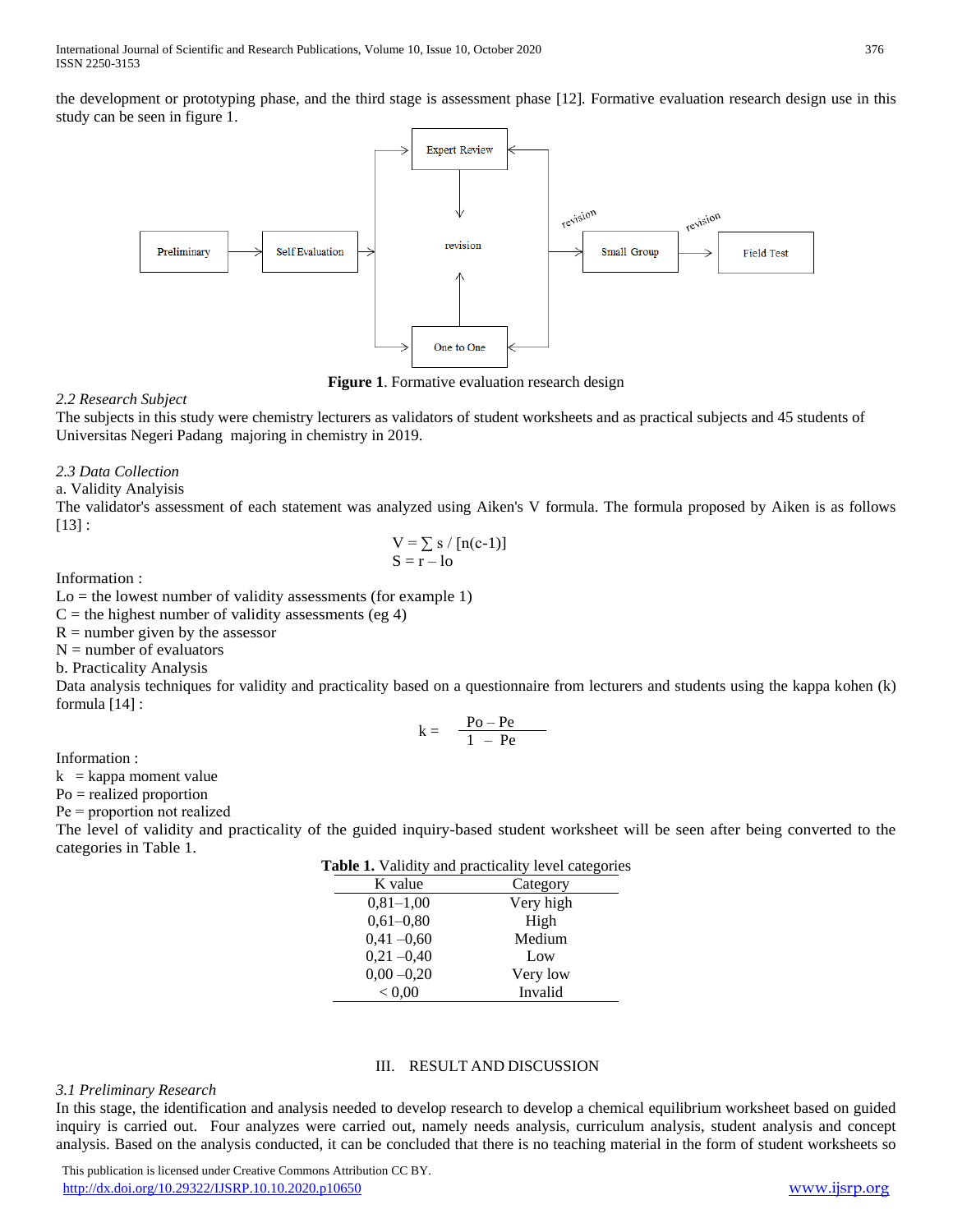that this teaching material can be developed. Furthermore, the material contained in the student worksheet to be developed has been adjusted to the syllabus of basic chemistry courses at the university. After this analysis has been completed, the next step is to design a student worksheet based on guided inquiry chemistry.

# *3.2 Prototyping Phase*

In the prototyping phase of making this prototype, a formative evaluation was carried out. Formative evaluation is carried out in each prototype produced. Prototyping Phase produces prototype 1, prototype 2, and prototype 3 which is the result of formative evaluation. Formative evaluation was conducted based on Tessmer's formative evaluation. Tessmer's formative evaluation includes four stages, namely: self-evaluation; expert review and one-to-one evaluation; small group evaluation test; and field test.

a. Prototype 1

After formulating goals based on the Basic Chemistry syllabus, development activities were continued by designing a Student Worksheet (LKM) for Chemical Equilibrium based on Guided Inquiry. LKM components designed are cover, foreword, table of contents, list of pictures, characteristics of LKM, instructions for use of LKM, Expected Learning Outcome (ELO) for Chemistry Education Study Program, expected final abilities, study materials (teaching materials), learning objectives , concept maps, activity sheets, worksheets, and references.

b. Prototype 2

After producing prototype 1 in the form of an initial design, then at this stage a formative evaluation was carried out in the form of self-evaluation. Self-evaluation is carried out by means of a check list system of the important parts that must be included in student worksheets. based on the results of this evaluation, the compiled student worksheets already have components that must be included in the LKM so there is no revision in this evaluation.

c. Prototype 3

Prototype 3 resulted from expert review and one-to-one evaluation of prototype 2. Prototype 2 was validated by chemistry lecturers and one-one evaluation was carried out by 3 chemistry students. The validation sheet contains 26 aspects of the assessment consisting of a content component, a construction component, a language component, and a graphic component. The evaluation data for the guided inquiry-based LKM validation sheet were then analyzed using the Aiken's V formula. The results of the validation of four lecturers on this student worksheet can be seen in Figure 2



**Figure 2.** Average validation results of student worksheets

Overall the average validation from experts has a value of  $v = 0.88$  which is included in the very high category. The results of the LKM validation show that the LKM developed is valid. After validation then a one-to-one evaluation was carried out on chemistry students at Padang State University. This evaluation was carried out aimed at seeing student responses to the prototype 2 that had been produced. The students who were used as the test subjects consisted of three people. Data obtained from interview sheets given to students. The results of the interview found that in terms of cover design and color selection makes students interested in learning it and the use of the language is easily understood. After validating and evaluating one to one, the revision results are prototype 3.

# d. Prototype 4

To produce prototype 4, a small group evaluation test was carried out on prototype 3. Small group evaluation was carried out on 6 students majoring in chemistry. This evaluation is obtained through a questionnaire distributed to students. The practical results of small group evaluation can be seen in table 2.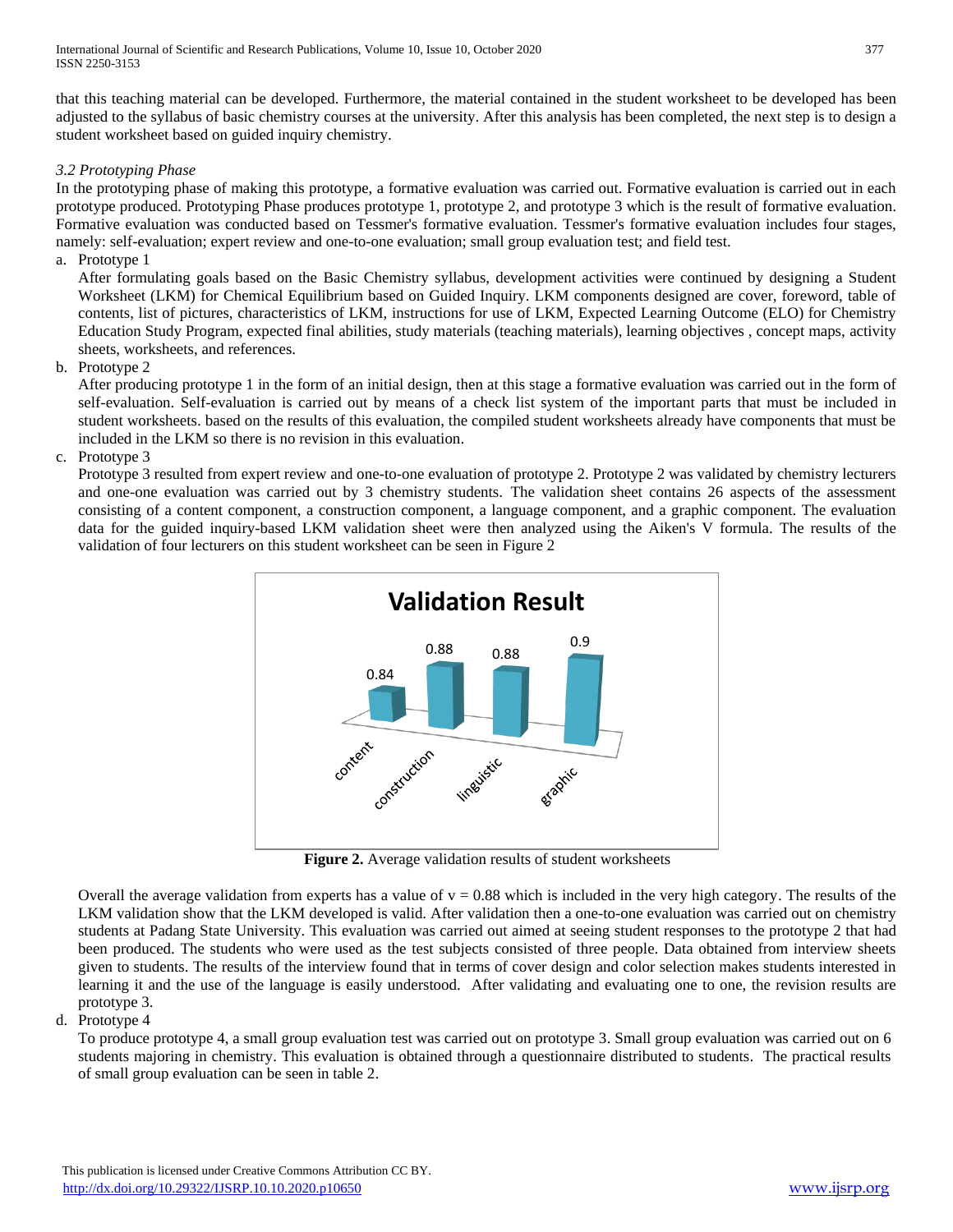| Table 2. Results of student response questionnaire on small group evaluation |  |  |
|------------------------------------------------------------------------------|--|--|
|------------------------------------------------------------------------------|--|--|

| No | Aspect          |            | Category       |
|----|-----------------|------------|----------------|
|    | Ease of Use     | 0.86       | Very practical |
|    | Time efficiency | 0.80       | Very practical |
|    | The benefits    | $\rm 0.81$ | Very practical |
|    | Average         | 1.82       | Very practical |

## *3.3 Assesment Phase*

At this stage, a field test is carried out to get the practical level of the worksheets that have been produced. Field tests were carried out on 2 chemistry lecturers and 45 students. The results of the questionnaire analysis given to lecturers and students can be seen in table 3 and table 4.

| Table 3. Results of student response questionnaires         |                 |      |                |  |  |
|-------------------------------------------------------------|-----------------|------|----------------|--|--|
| N <sub>0</sub>                                              | Aspect          | k    | Category       |  |  |
| 1                                                           | Ease of Use     | 0.87 | Very practical |  |  |
| 2                                                           | Time efficiency | 0,85 | Very practical |  |  |
| 3                                                           | The benefits    | 0,86 | Very practical |  |  |
|                                                             | Average         | 0,82 | Very practical |  |  |
| <b>Table 4.</b> Results of lecturer response question aires |                 |      |                |  |  |
| N <sub>0</sub>                                              | Aspect          | k    | Category       |  |  |
| 1                                                           | Ease of Use     | 0.83 | Very practical |  |  |
| 2                                                           | Time efficiency | 0,76 | Practical      |  |  |
| 3                                                           | The benefits    | 0,77 | Practical      |  |  |
|                                                             | Average         | 0.79 | Practical      |  |  |

Based on table 4 the practicality of the field test obtained a kappa moment of 0.82 with a very high practicality category. This shows that the compiled worksheets are practically used by students both in terms of ease of use, time efficiency, and the benefits. This shows that practicality considerations can be seen from the aspects of ease of use, time efficiency, and benefits [15]. Based on table 5 shows that the practicality of the field test based on the lecturer response questionnaire has a kappa moment value of 0.79 in the high category. The results of practicality show that the LKM developed has been practically used in the learning process.

## IV. CONCLUSION

Based on the research results, the student worksheets that have been developed have a very high validity category with a value of v 0,88. the results of the evaluation of the small group carried out have a kappa moment value of 0,82 which is very high category, while the practicality test on the field test had an average kappa moment value of 0,87 from the student response questionnaire with the very high practicality category and 0,79 from the lecturer response questionnaire with the high practicality category.

#### **REFERENCES**

- [1] Mawardi., Irham, M.S, and Oktavia,B. (2017). The Development of Guided Inquiry-based Worksheet on Colligative Properties of Solution for Chemistry Learning. Advances in Social Science, Education and Humanities Research (ASSEHR), 57(1) : 38 – 42.
- [2] Sunyono. 2014. Model Pembelajaran Kimia Berbasis Multiple Representasi dalam Membangun Model Mental Mahasiswa pada Mata Kuliah Kimia Dasar. [Disertasi]. Surabaya: Universitas Negeri Surabaya.
- [3] Talanguer, Vicente. 2010. "macro, submicro, and symbolic: the many faces of the chemistry "triplet". *International journal of science education*. Januari 2010. Vol.33 No.2 Hal 179-195.
- [4] Sirhan, Ghassan. 2007. "Learning Difficulties in Chemistry". *International Journal of Science Education*. September 2007. Vol.4 No.2 Hal 2-19.
- [5] McMurry, John E and Robert C. Fay. 2003. *Chemistry 4th Edition*. USA: Pearson Prentice Hall.
- [6] Chiu, M.H., Chou, C.C., & Liu, C.J. (2002). Dynamic Processes of Conceptual Change : Analysis of Constructing Mental Models of Chemical Equilibrium. Journal of Research in Science Teaching. 39 (8), hlm 688-712
- [7] Van Driel, J. H., & Graber, W. 2002. The Teaching and Learning of Chemical Equilibrum. Chemical Education. 271-281.
- [8] Deliana, Rini. 2018. Pengembangan Bahan Ajar Terintegrasi Lembar Kerja Mahasiswa Berbasis Inkuiri Terbimbing pada Materi Kesetimbangan Kimia [tesis]. Medan : Universitas Negeri Medan
- [9] Choo, S.S.Y., Rotgans, J.I., Yew, F.H.J. & Schmidt, H.G. (2011). Effect of Worksheet Scaffods on Student Learning in Problem Based Learning . Jurnal Adv in Health Sci Educ of Singapure, 16(1) : 517 -528.
- [10] Hanson D., M. 2007. Designing Process-Oriented Guided-Inquiry Activities. *In Faculty Guidedbook: A Comprehensive Tool For Improving Faculty Performance, ed. S. W.* Beyerlein and D. K. Apple. Lisle, IL: Pacific Crest.
- [11] Parappilly, M. (2013). An Inquiry-Based Approach to Laboratory Experiences: Investigating Students' Ways of Active Learning, International Journal of Innovation in Science and Mathematics Education, 21(5) : 42 – 53.
- [12] Plomp T (SLO) and Nieveen N (SLO) 2013 Educational Design Research Educational Design Research *Educ. Des. Res*.
- [13] Azwar, S. 2012. *Reliabiltas dan Validitas*. Edisi 4. Yogyakarta : Pustaka Pelajar.

 This publication is licensed under Creative Commons Attribution CC BY. <http://dx.doi.org/10.29322/IJSRP.10.10.2020.p10650> [www.ijsrp.org](http://ijsrp.org/)